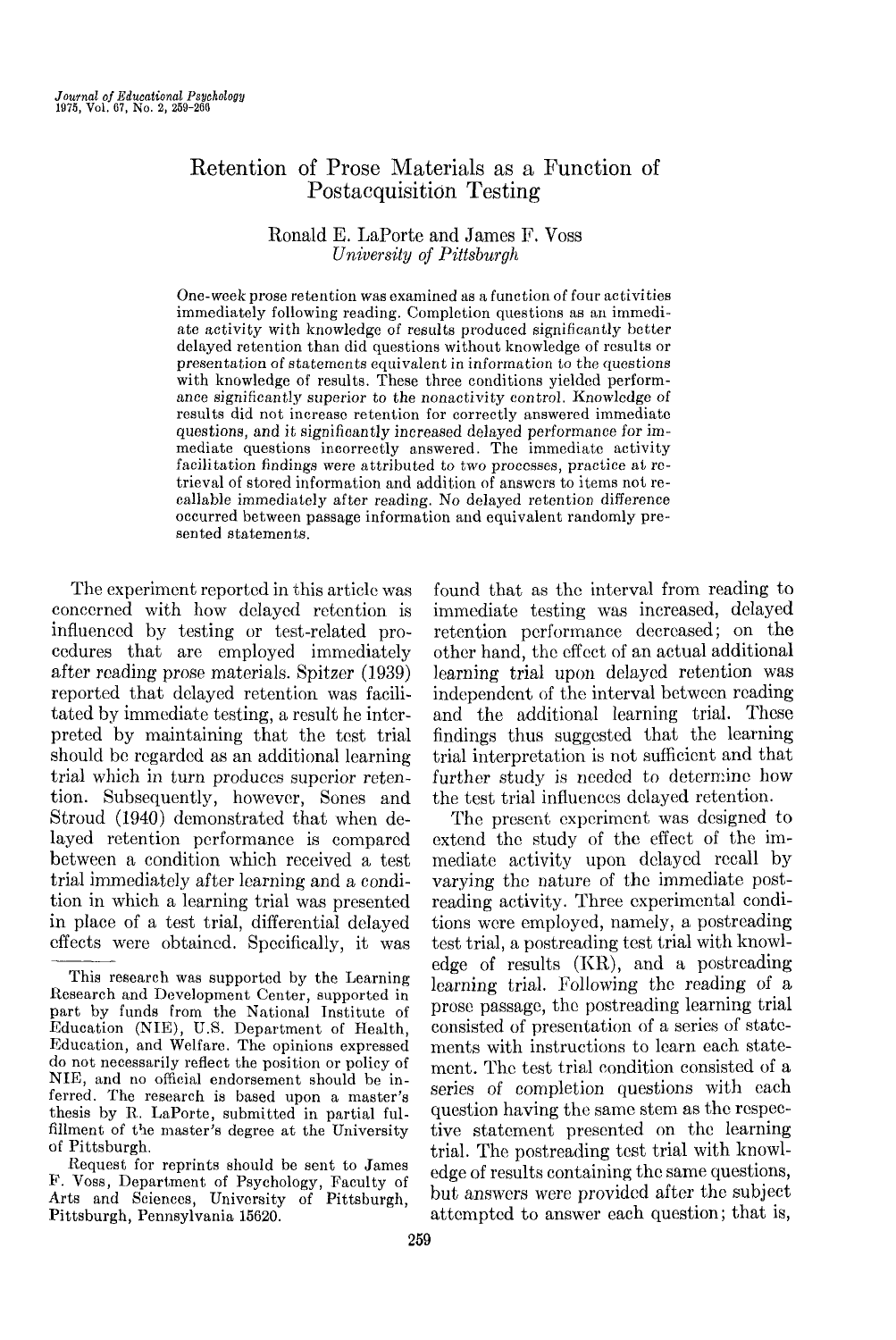the questions plus the answer provided in knowledge of results were identical to the statements used in the learning trial. A control condition was also employed that had no immediate activity. Following each of these four procedures, subjects were tested by a delayed retention test 1 week later.

In addition to the above manipulation, the present experiment also provided for assessment of the retention of information presented only in the prose passage, information presented only in the immediate activity, and information presented both in the prose passage and during the immediate activity. The use of procedures which permitted the evaluation of these three types of information presentation represented a departure from previous research because the previous research only permitted comparison of information presented twice (in the prose and the test after reading) with the control in which information was presented only during reading. The particular variation in mode of presentation, that is, passage, immediate activity, or both, had a dual purpose: First, it permitted an evaluation of the effect upon delayed retention of information presented only during the immediate activity. Second, it permitted the assessment of guessing behavior during testing.

#### **METHOD**

#### *Procedure*

Two passages of approximately 1,500 words were used in the experiment. All subjects read one of the passages for 15 min. The subjects were instructed to review the passage if they finished reading before the 15-min time period was completed. All subjects were able to complete the reading of the passage during the reading period.

Table 1 presents a description of the seven conditions of the experiment. The subjects of the control condition read the passage and were tested only after the delay interval of 1 week. The conditions labeled "Question" received completion questions for the immediate activity, with the correct answer usually consisting of a single word. Knowledge of results was not provided in the Question condition. The conditions labeled "Statement" read the same questions, but the answers were included; that is, a complete statement was presented by presenting the respective completion questions with their answers. The subject made no response in the Statement condition. The Question KR conditions involved presentation of the same completion questions as those of the Question condition, and after the subject tried to state the correct answer, the correct answer was presented. Thus, the information presented in the Statement condition and Question KR condition was identical, but in the latter, subjects had the task of trying to anticipate the correct response. The total presentation time in each condition per question was 15 sec.

The three conditions labeled "50" (Question 50, Statement 50, and Question KR 50) had 50 factual items in the immediate activity presented as either questions, questions with knowledge of results, or as statements; the three groups labeled "100" (Question 100, Statement 100, and Question KR 100) had 100 factual items in the immediate activity. In the 100-item conditions, 50 of the items were relevant (pertaining to the read passage), and 50 of the items were not related to the passage that had just been read. Thus, in the 100-item conditions, subjects received the same 50 questions on the read passage that the 50-item conditions received, and they also received 50 other questions, statements, or questions with knowledge of results, with this second set of questions being those used for the second, nonread passage. The actual questions and the presentation order of the 50 relevant questions in both the 50- and 100-item conditions were identical, with the only difference being the interspersing of the 50 irrelevant items in the 100-item conditions.

One week after reading the assigned passage the subjects returned for delayed testing. The purpose of returning a week later had not been previously discussed. As shown in Table 1, all conditions received 100 questions in Stage 1 of the delayed test. These questions all pertained to the article that was read. The subjects in the control condition thus received 100 questions on the passage that was read. The subjects in the three 50-item conditions were tested with 100 completion questions about the article which was read, with 50 of the items, termed *old,* being the same as those items presented in the immediate activity. The other 50 items, termed *new,* were items from the passage that was read, but these 50 items did not appear in the immediate activity. Thus, for the 50-item conditions, it was possible to compare delayed recall for items that had been presented during immediate testing with items that were not presented on the immediate test. Stage 1 of the delayed test for the 100-item conditions consisted of presentation of the same 100 questions presented in delayed recall for the control and the 50-item conditions. Thus, in the 100-item conditions, delayed retention consisted of presentation of the 50 items related to the read passage that had been presented on the immediate activity and the 50 items of the read passage that had not been presented in the immediate activity.

Stage 2 of the delayed retention test consisted of presentations of another 100 questions for the control and the 100-item conditions. The questions of Stage 2 pertained to the passage which had not been read. Thus, in the control condition all ques-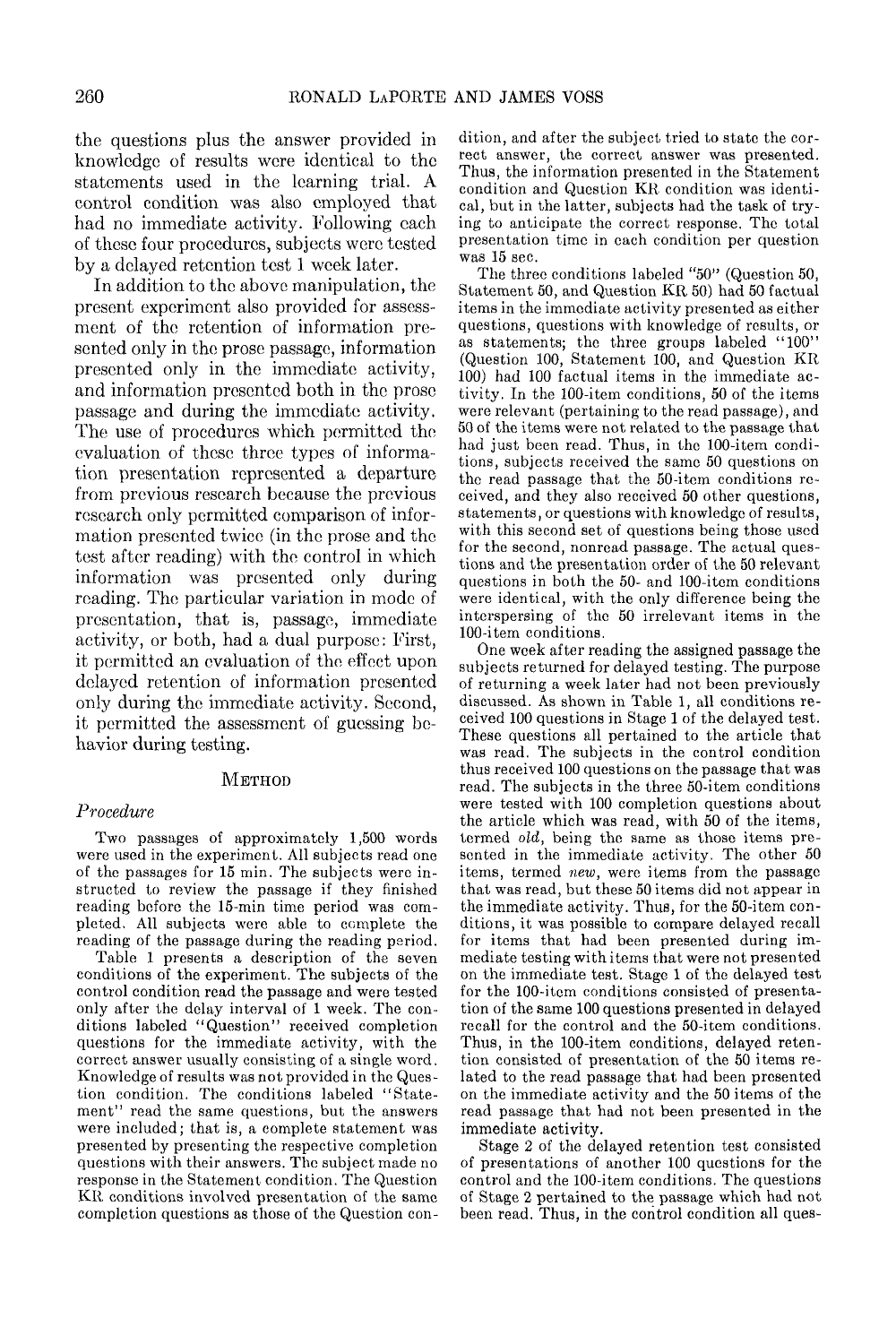### RETENTION OF PROSE MATERIALS 261

|                 | Immediate activity              |                 | Delayed test                |                             |  |
|-----------------|---------------------------------|-----------------|-----------------------------|-----------------------------|--|
| Condition       |                                 |                 | Stage 1                     | Stage 2                     |  |
|                 | No. questions and<br>statements | Passage         | No. questions               |                             |  |
|                 |                                 |                 | Read passage                | Nonread passage             |  |
| Control         |                                 |                 | 100<br>All new              | 100<br>All new              |  |
| Question 50     | 50 Q                            | Read            | 100<br>$50$ old<br>$50$ new |                             |  |
| Question 100    | 50 Q<br>50 Q                    | Read<br>Nonread | 100<br>$50$ old<br>50 new   | 100<br>$50$ old<br>50 new   |  |
| Statement 50    | 50S                             | Read            | 100<br>$50$ old<br>$50$ new |                             |  |
| Statement 100   | 50 S<br>50 S                    | Read<br>Nonread | 100<br>$50$ old<br>$50$ new | 100<br>$50$ old<br>50 new   |  |
| Question KR 50  | 50 Q & KR                       | Read            | 100<br>$50$ old<br>50 new   |                             |  |
| Question KR 100 | $50$ Q & KR                     | Read            | 100<br>50 old<br>$50$ new   | 100<br>$50$ old<br>$50$ new |  |

TABLE 1 DESCRIPTION or EXPERIMENTAL CONDITIONS AND PROCEDURES

*Note.*  $Q = \text{questions}$ ;  $S = \text{statements}$ ;  $KR = \text{knowledge of results.}$ 

tions had not been presented in the immediate activity, that is, were new. For the 100-item conditions, 50 of the Stage 2 questions had been presented in the immediate activity, that is, old, while the other 50 items had not been presented in the immediate activity, that is, new. No knowledge of results was provided during the delayed test.

#### *Materials*

Two long prose passages were initially selected for this experiment. One of the passages was a biography of Sir Issac Newton, and the other passage was on the Watusi tribe in Africa. The passages were reduced so that the information contained within the passage was virtually exhausted by the 100 questions derived from each passage. One half of the subjects in each of the seven conditions received one of the two passages. The immediate activity items of the statements, question, or question with knowledge of results conditions were presented in booklet form with one question or statement appearing on each page of the booklet. For the Question KR condition, each question was individually presented with the answer presented on the next page. The delayed test questions were also presented in booklet form. The questions were answered on a separate answer sheet, and subjects were carefully monitored to be sure they were following instructions appropriately.

#### *Subjects*

Twenty-four subjects served in each of the seven conditions resulting in a total *N* of 168. Approximately eight subjects participated at a time with the order of conditions randomized. The conditions were counterbalanced so that one half of the subjects within each passage condition received one set of 50 questions, and the second half received the remaining 50 questions for the immediate testing on the read passage. The same system of counterbalancing was employed for the nonread passage testing. Two orders of delayed test questions were employed with the orders of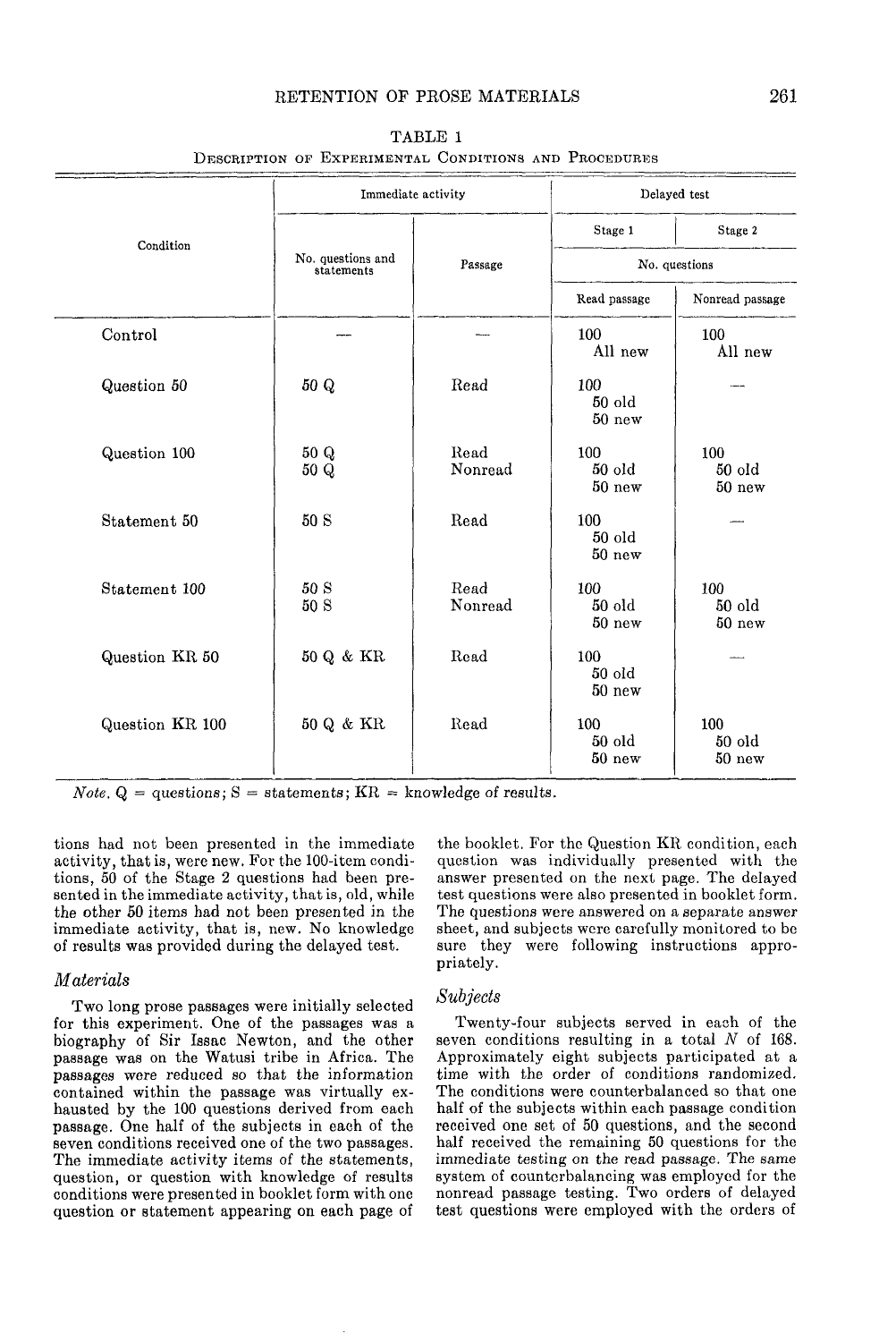| Immediate test  |                                   |  | Delayed test |            |         |                                                                      |       |              |  |                                           |  |              |
|-----------------|-----------------------------------|--|--------------|------------|---------|----------------------------------------------------------------------|-------|--------------|--|-------------------------------------------|--|--------------|
| Condition       | Passage                           |  |              |            | Stage 1 |                                                                      |       | Stage 2      |  |                                           |  |              |
|                 | Read                              |  |              | Nonread    |         | Old                                                                  |       | New          |  | Old                                       |  | New          |
| Control         |                                   |  |              |            |         |                                                                      |       | 24.04(8.77)  |  |                                           |  | (7.90)(2.88) |
| Question 50     | $46.08$ $(14.29)$                 |  |              |            |         | $37.82$ $(15.50)$ 19.40 $(10.06)$                                    |       |              |  |                                           |  |              |
| Question 100    | 56.50 (11.30)                     |  |              | 4.66(2.61) |         | $(48.00 \ (11.35) \ 24.58 \ (10.25) \ 8.16 \ (4.94) \ 6.18 \ (2.94)$ |       |              |  |                                           |  |              |
| Statement 50    |                                   |  |              |            |         | $(42.74 \ (12.18) \ 21.08 \ (8.46))$                                 |       |              |  |                                           |  |              |
| Statement 100   |                                   |  |              |            |         | 36.40(13.18)                                                         |       |              |  | $21.24$ (8.31) [19.66 (9.93) [5.32 (4.07) |  |              |
| Question KR 50  | $55.16$ $(12.64)$                 |  |              |            |         | $56.08$ $(16.86)$                                                    |       | 23.14(10.56) |  |                                           |  |              |
| Question KR 100 | $52.74$ $(15.61)$ $3.82$ $(3.11)$ |  |              |            |         | $48.66$ $(15.88)$                                                    |       |              |  | 20.40(10.14)[19.74(13.34)]6.66(3.76)      |  |              |
| М               | 51.29                             |  |              |            | 44.95   |                                                                      | 21.64 |              |  |                                           |  |              |

TABLE 2 PERCENTAGE OF CORRECT RESPONSES FOR IMMEDIATE AND DELAYED TESTING

*Note.* Standard deviations are given in parentheses.

questions being randomly assigned to half of the subjects within each condition and orthogonal to other conditions.

#### RESULTS

Table 2 presents the mean percentage of correct responses for immediate and delayed testing performance of the seven conditions.

## *Immediate Activity*

Column 1 presents the data for the immediate test questions pertaining to the article which was read. There were, of course, no data gathered in the Statement conditions. The mean of column 1 indicated that approximately 50% of the questions were answered correctly in immediate testing as a result of passage reading. An analysis of variance indicated that neither the main effect of number (50 or 100 items in the immediate activity) or presentation mode (questions or questions with knowledge of results) was significant,  $F(1, 92) = 1.00$  and 1.77,  $p > .05$ , respectively. There was, however, a significant interaction of Number X Mode, *F(l,* 92) = 30.77, *p <* .01. (The data of all percentage scores was submitted to an arc sin transformation before analysis.) The; interaction appeared to be the result of subject selection in the Question 50 condition, with three subjects of the Question 50 condition having performed quite poorly. Deletion of the data of these three subjects resulted in a mean of 52.00 % correct responses for the 50 condition performance.

Column 2 presents the percentage of correct responses of those questions presented in the immediate activity to the 100 item conditions which pertained to the passage that was not read. These data, constituting essentially a guessing estimate, indicate that *recall* performance on the nonread passage is not  $0\%$ . As indicated, there were approximately  $3\% - 4\%$  correct responses.

## *Delayed Retention: Stage i*

Column 3 of Table 2 presents the mean percentage of correct responses in delayed retention for those 50 questions that had occurred in the immediate test, that is, the old items. A Dunnett's test revealed that performance on the old items in each of the six experimental conditions was significantly superior to that of the control condition, *p <* .01, in all cases. This result supports previous data indicating that information presented in the passage and in the immediate activity is recalled better than information presented only in the passage (Spitzer, 1939).

The column 3 data of the six experimental conditions were analyzed, with the result that the effect of presentation mode was significant, *F(2,* 138) = 9.46, *p <* .01. A subsequent Duncan analysis revealed that performance in the Question KR condition, was significantly superior to that of the Question and Statement conditions, *p* < .05, with performance in the latter two conditions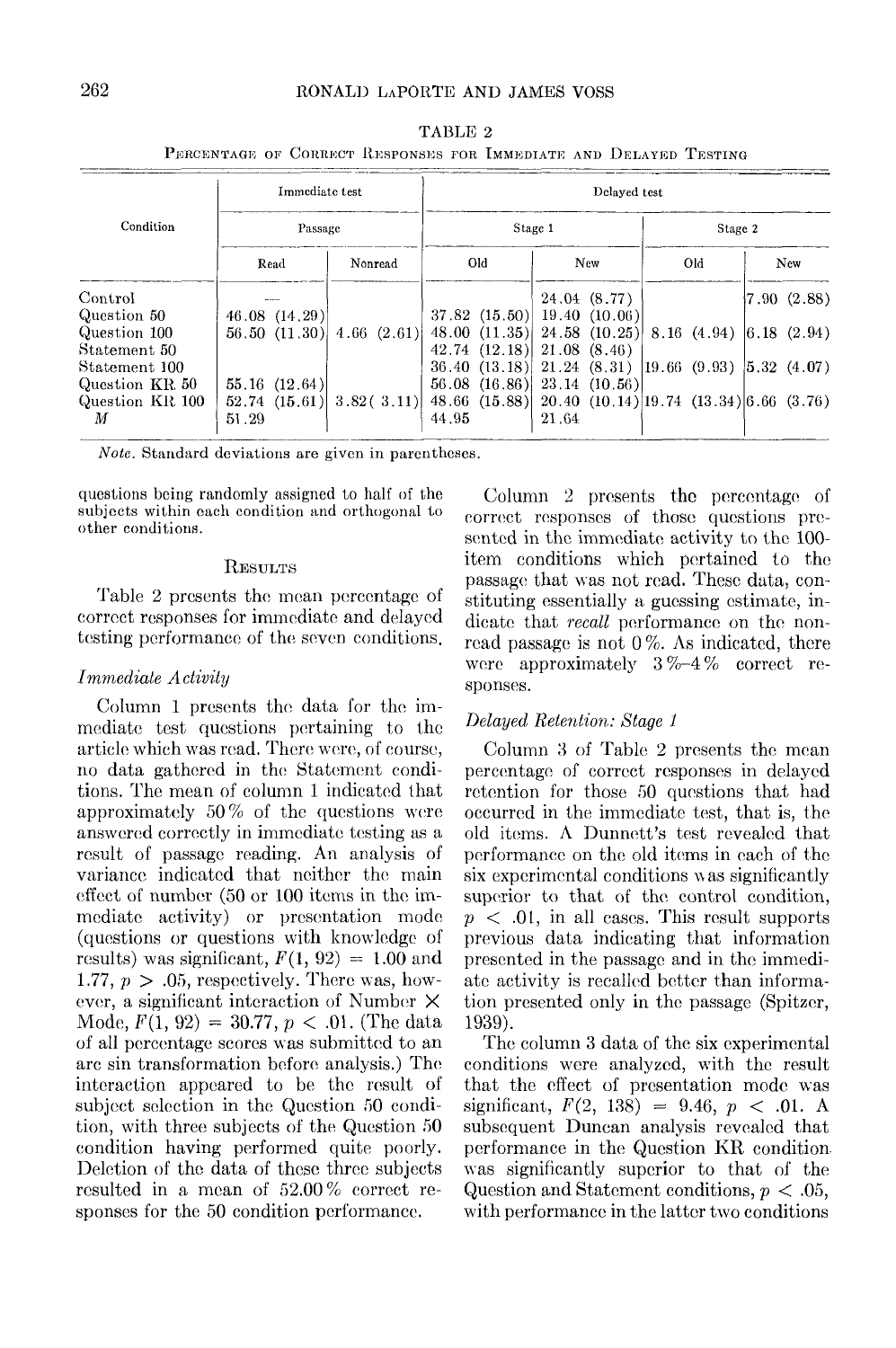not significantly different, *p >* .05. Number of questions did not produce a significant effect,  $F(1, 138)$  < 1.00, but the number variable did interact significantly with presentation mode,  $F(2, 138) = 4.63, p < .05$ . Inspection of column 3 data suggests that this interaction is attributable to the fact that the 50-item conditions produced better delayed retention than the 100-item conditions in the Statement and Question KR conditions, but the reverse held true in the Question condition. The most likely reason for this finding is again the presence of sampling variation in the Question 50 condition. The superior performance in the 50 item condition compared to the 100-item condition found in two of the immediate activities is not particularly surprising, since the occurrence of 50 questions in the immediate activity that were not related to the passage may have had an interferring effect upon the storage of information from old items during the immediate activity.

The most important finding of the column 3 analysis is that the Question KR condition produced better delayed retention performance than did the Question and the Statement conditions. That questions with knowledge of results produced better delayed performance than did questions without knowledge of results is not surprising because the subject received complete question and answer information in the former but not in the latter condition. The result that is of special interest is the significantly superior performance of the Question KR condition compared to the Statement condition. This finding is noteworthy because it indicates that although the information presented in the immediate activity in both of these conditions was virtually equivalent, the process of trying to retrieve the correct answer found in the Question KR condition yielded performance superior to that of the Statement condition which involved no such retrieval process.

A finer-grain analysis was performed on the old question data by determining the probability of correct delayed recall in the Question and Question KR conditions, given that immediate recall was correct or incorrect. Table 3 presents these data. Column 1

| TABLE 3 |  |
|---------|--|
|---------|--|

PROBABILITY OF CORRECT RECALL ON THE DELAYED TEST GIVEN CORRECT OR INCORRECT RECALL OF THE SAME QUESTION ON THE IMMEDIATE TEST

|                              | Probability of recall              |                          |  |  |
|------------------------------|------------------------------------|--------------------------|--|--|
| Ouestion                     | Correct/Incorrect  Correct/Correct |                          |  |  |
|                              | Delayed-<br>Immediate              | $Delayed -$<br>Immediate |  |  |
| 50<br>100<br>KR 50<br>KR 100 | .73<br>.81<br>.78<br>.72           | .07<br>.06<br>.30<br>.28 |  |  |

(Table 3) presents the probability of correct delayed recall, given that the response to the particular question was correct at immediate recall. Analysis revealed no significant difference in the Question and Question KR conditions on this measure,  $F(1, 92) < 1.00$ . Number of questions in the immediate activity also did not yield a significant effect,  $F(1, 92)$  < 1.00. The interaction of the two variables was, however, significant,  $F(1, 92)$  $= 8.66, p < .01$ . Again, the finding that the Question KR 50 condition produced better conditional probability performance than the Question KR 100 condition is not surprising because of the occurrence of the 50 irrelevant questions in immediate activity in the KR 100 condition. There is, however, no apparent reason other than sampling variation for the difference in performance of the Question 50 and Question 100 conditions. In any event, the most important aspect of the analysis is that no reasonable evidence was found to support the hypothesis that the Question KR condition yielded performance significantly superior to the Question condition with respect to correct delayed recall, given that the respective item was correctly recalled at the immediate test.

Column 2 (Table 3) presents the probability of a correct response in delayed recall, given that the response to the particular question was not correct in the immediate activity. As shown, the Question KR condition produced substantially better delayed recall performance than did the Question-only condition on this measure,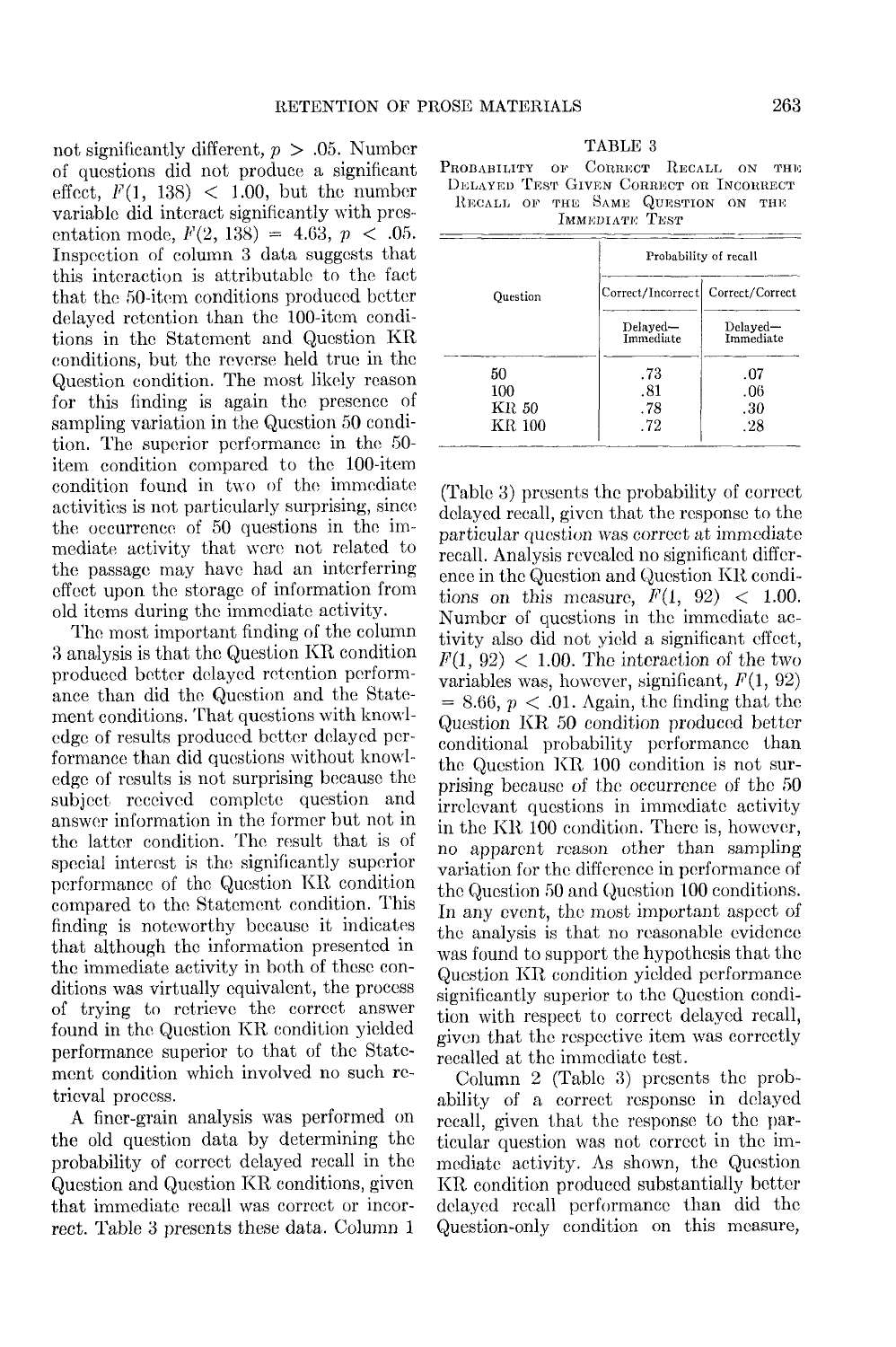$F(1, 92) = 89.15, p < .01$ . Neither the number of question variable; nor the interaction of number of questions with the two experimental conditions is significant,  $F(1, 92)$  < 1.00, in both cases. Thus, the Table 3 data indicate that the facilitative effect of the Question KR immediate activity compared to the question without knowledge of results immediate activity is attributable to the occurrence of a greater increase in correct responses for those questions the subject had not gotten correct in the immediate recall. Also, the data indicate the rather interesting point that the immediate activity of the Question KR condition did not reduce forgetting significantly more than did the Question condition for those questions which the subject had gotten correct in the immediate activity. In other words, the immediate activity of the Question KR condition did not make the correct responses more resistant to forgetting than did the immediate activity of the Question condition.

Returning to the data of Table 2, the column 4 data were analyzed in order to determine whether the presentation mode and number of question manipulations for the immediate activity produced any delayed retention effects upon the performance of the new questions, that is, those questions on the read passage that were not presented in the immediate activity. A Dunnett analysis revealed that the performance of each of the six experimental conditions did not differ significantly from that of the control, *p >* .05, in all cases. The performance of the six experimental conditions also was submitted to analysis, with the result of no significant difference of presentation mode,  $F(2, 138)$  < 1.00; number of questions,  $F(1, 138) < 1.00$ ; and the interaction of the two variables,  $F(2, 138) = 2.21, p > .05$ . Thus, the analyses of the column 4 data indicate that the type of immediate activity did not significantly influence delayed retention for the questions that were asked for the first time on the delayed retention test. This result indicates that the immediate activity, while significantly influencing delayed recall for items presented in the immediate activity (column 3), produces no significant effect upon delayed retention for questions only presented at delayed recall. This is a note-

worthy negative result since it strongly suggests that any effects of immediate testing are item or question specific and the facilitation in performance that occurs in delayed retention as a function of the immediate activity is not a general effect.

## *Delayed Retention: Stage 2*

As noted in Table *\,* Stage 2 of the delayed retention test included 50 questions from the nonrcad passage that were presented in the immediate activity of the three 100-item conditions, the old questions of the nonrcad passage, as well as 50 questions from the nonrcad passage that were not presented in the immediate activity, that is, new questions. Column 5 of Table 2 presents the percentage of correct delayed recall responses of the information presented exclusively in the immediate activity and not in the passage, and column 6 presents the percentage of correct new questions given in delayed recall for the unread passage, but not presented in the immediate activity. Two results of the column 5 and column 6 data may be noted. First, to no surprise, the Statement and the Question KR conditions yielded superior performance to the Question condition for the column 5 data, and little difference was shown in column 5 data in the performance of the Question KR and Statement conditions. Second, performance on the old questions in the Question condition (column 5) did not differ significantly from that of the control condition,  $t(91) = .09, p > .05, a$ result simply indicating that presentation of the questions without the answers in the immediate activity did not facilitate retention, a not surprising result (see Table 2).

An interesting comparison that may be made is between the delayed retention data of columns 4 and 5 (Table 2) for the Statements and Question KR 100 conditions. In essence, this comparison is between the retention of information presented only in the passage and not in the immediate activity (column 4) to information presented only in the immediate activity and not in the passage (column 5). Analysis of variance revealed that for the Statements and the Question KR conditions, there is no significant difference in performance in recall between the material presented only in the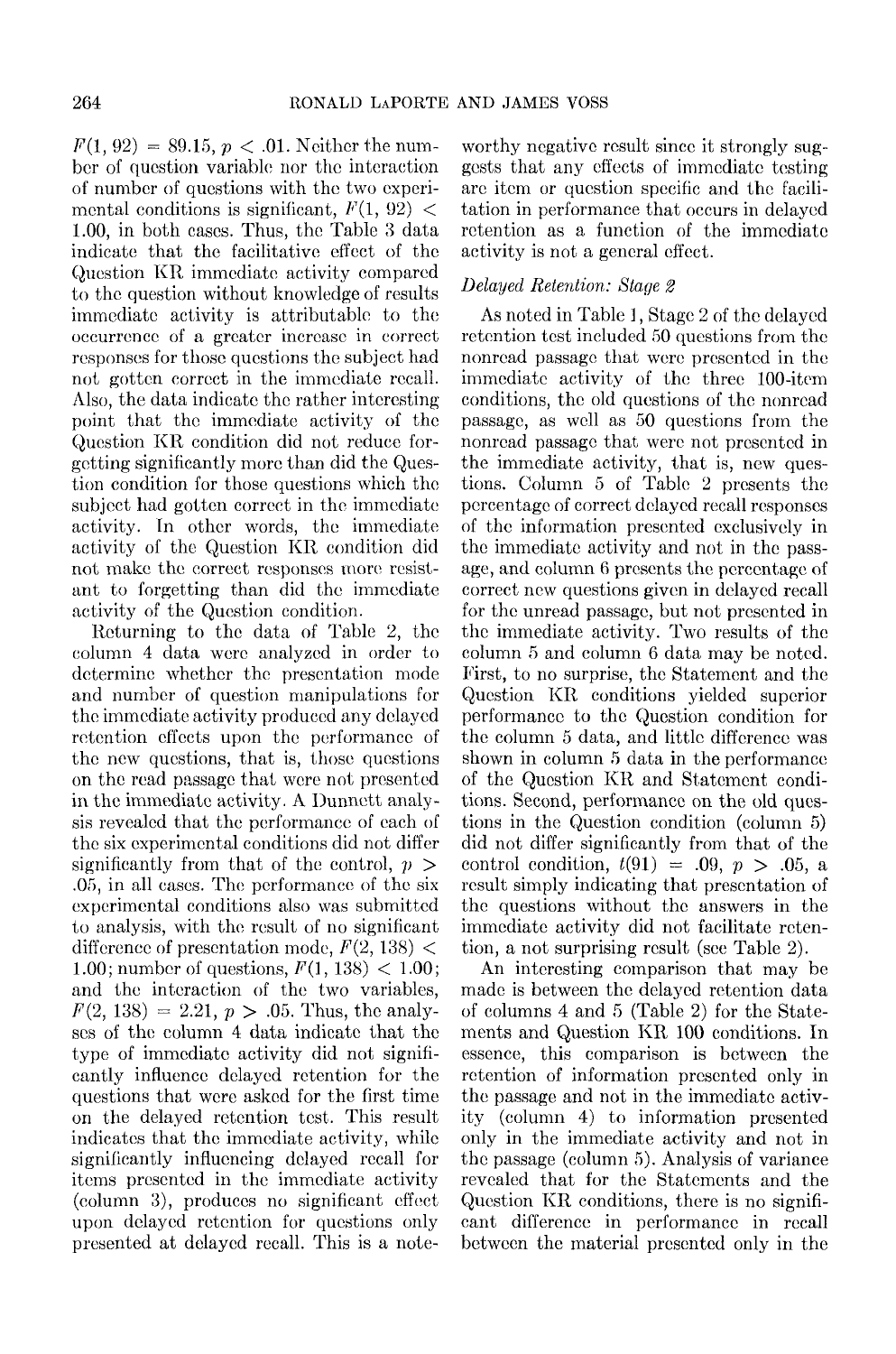passage and the material presented only in the immediate activity,  $F(1, 207) < 1.00$ .

## **DISCUSSION**

The results of the present experiment support four conclusions regarding the effect of the immediate activity upon delayed retention performance. First, the findings indicated that all immediate activity conditions of the present experiment facilitated delayed retention. Second, the results indicated that such effects are question or information specific in that only retention of the passage information presented in the immediate activity was shown to produce facilitation in delayed retention; passage information tested at delayed retention which involved information not presented in the immediate activity yielded no better performance than that of the control condition. Thus, the facilitative effect of the immediate activity upon delayed retention is specific to the information of the immediate activity. Third, although delayed retention in each of the six experimental conditions was superior to that found in the control condition, the magnitude of the facilitation varied with the experimental condition. Specifically, asking questions and providing knowledge of results produced better delayed retention than did either questions without knowledge of results or the presentation of statements which were essentially equivalent in information content to the Question KR condition. Furthermore, the conditional probability data of Table 3 indicate that the superior performance of the Question KR condition to the Question only condition was primarily due to the occurrence of correct responses in delayed retention to questions that were not responded to correctly in the immediate testing, but was not attributable to reduced forgetting in delayed retention of those questions which were responded to correctly. This third conclusion requires special consideration.

The issue of why the Question KR condition produced better delayed retention performance than did the Question only condition may be explained by the conditional probability data of Table 3, as mentioned above, but the matter of why the Question KR condition yielded superior performance

to that of the Statements condition is of special interest. This result may be interpreted as supporting the view that the process of retriving information per so has a facilitative effect upon delayed retention of that information. More specifically, the three experimental conditions may be viewed in the following way. Performance in the Statements condition was superior to that of the control condition, because the information provided in the immediate activity increased the likelihood of retention of specific information in the statements, and quite conceivably, the Statements condition thus gave the subject knowledge of some information he would not have been able to recall at the time of the immediate activity. The Question condition produced better delayed recall than did the control condition not because any new information was presented but because the subject had practice at retrieving the information he knew. The Question KR condition had both benefits, however. It provided the subject with correct information when he was not able to respond correctly, and it provided practice at retrieving the information he was able to state in the immediate activity. Thus, this explanation postulates the operation of two factors of immediate activity that act to facilitate delayed retention, namely, the gain of correct response information at immediate testing (the Statement and Question KR conditions) and the facilitation which occurs that is attributable to retrieving correct responses (the Question and Question KR conditions). In agreement with this explanation is the fact that facilitation of retrieval of correct information upon the delayed subsequent retrieval of the same information has been reported by Allen, Mahler, and Estes (1969) and Hogan and Kintsch (1971).

The fourth conclusion of the present experiment must bo regarded as highly tentative, but nevertheless of theoretical interest. The results indicated that there was no significant difference in delayed retention performance for the material that was presented in the passage *or* at immediate testing. This result is of interest for it indicates that the presentation of the information embedded in an organized passage structure produced no better delayed retention than did the prcs-